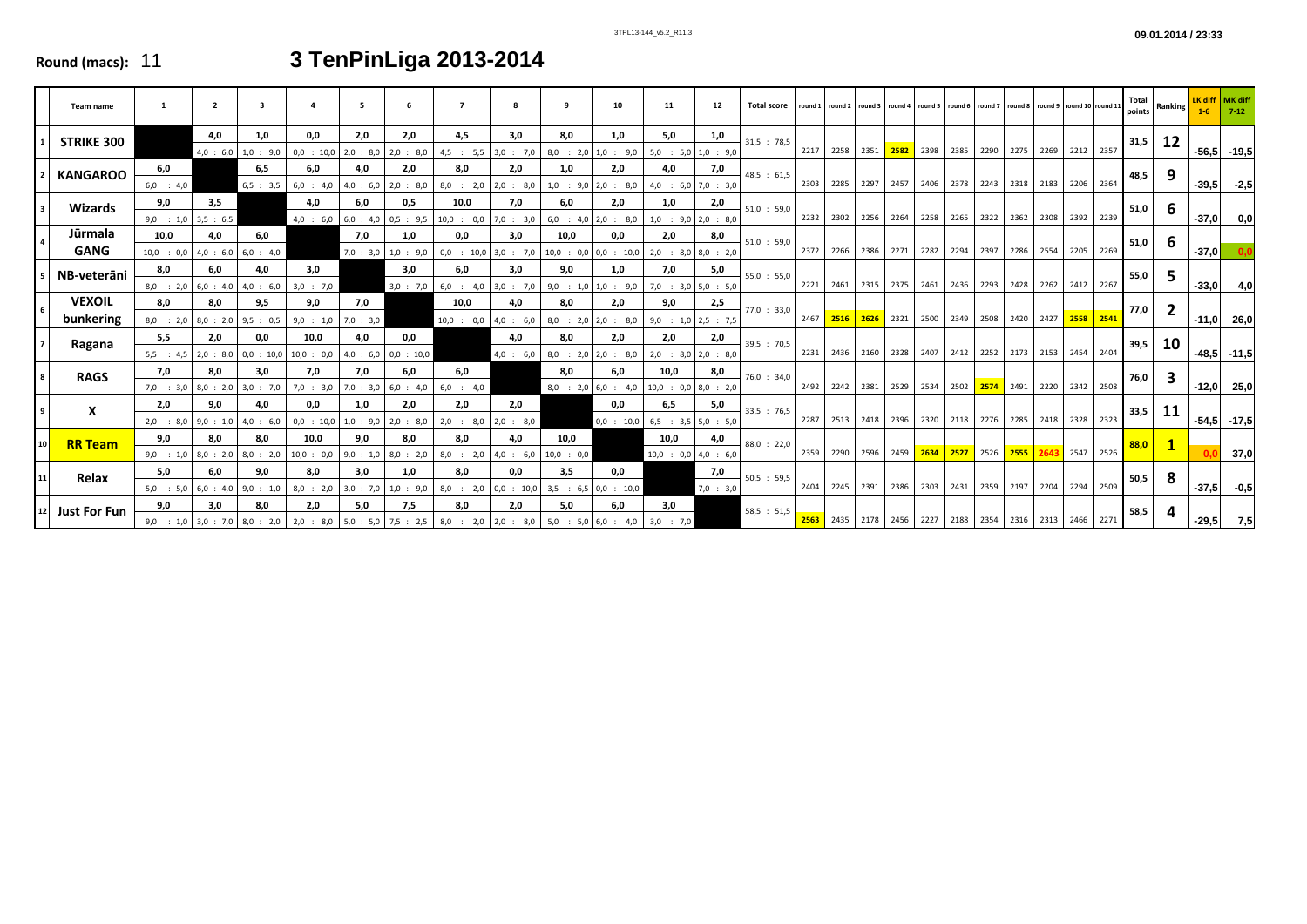**Round 11 (07.jan.)**

# **3 TenPinLiga 2013-2014**

## **Individual results**

| No             | Name                                             | Team                                 | Total w<br><b>HDC</b>    | Total w/o<br><b>HDC</b> | GameS                | Average<br>W/O<br><b>HDC</b> | ᅎ<br>ank.      | Splits            | $sp=0$ .<br>EUR<br>′4 | AVG        | hdc                              | 1         | $\mathbf{2}$ | 3           | 4   | Total w<br>hdc | Splits                  |
|----------------|--------------------------------------------------|--------------------------------------|--------------------------|-------------------------|----------------------|------------------------------|----------------|-------------------|-----------------------|------------|----------------------------------|-----------|--------------|-------------|-----|----------------|-------------------------|
|                |                                                  |                                      | 246803<br>1474<br>291069 |                         | 166,5                |                              | 991            | 396,4             |                       |            |                                  |           |              |             |     |                |                         |
|                | 1 Alvis Sprudzans                                | STRIKE 300                           | 0                        | 0                       | 0                    |                              |                | 0                 | 0,0                   | 166        | 30                               |           |              |             |     |                |                         |
|                | 2 Sergejs Vorobjovs                              | STRIKE 300                           | 8849                     | 7373                    | 44                   | 167,6                        | 25             | 24                | 9,6                   | 166        | 30                               | 177       | 169          | 193         | 173 | 832            | $\overline{2}$          |
|                | 3 Līva Vaivade                                   | STRIKE 300                           | 8653                     | 7145                    | 44                   | 162,4                        | 30             | 34                | 13,6                  | 160        | 35                               | 170       | 153          | 157         | 141 | 761            | 3                       |
| 4              | Anita Zdanovska                                  | STRIKE 300                           | 7819                     | 4995                    | 44                   | 113,5                        | 45             | 19                | 7,6                   | 119        | 63                               | 139       | 100          | 125         | 148 | 764            | $\overline{2}$          |
|                | Total with HDC                                   |                                      |                          |                         |                      |                              |                |                   |                       |            | 158                              | 614       | 550          | 603         | 590 | 2357           | $\overline{7}$          |
|                | 1 Dainis Maurinš                                 | <b>KANGAROO</b>                      | 8442                     | 6934                    | 44                   | 157,6                        | 32             | 45                | 18,0                  | 153        | 39                               | 187       | 139          | 169         | 146 | 797            | 3                       |
|                | 2 Natālija Riznik                                | KANGAROO                             | 3741                     | 2809                    | 20                   | 140,5                        | 38             | 18                | 7,2                   | 140        | 49                               |           |              |             |     |                |                         |
| 4              | 3 Ilona Ozola<br>Juris Maurinš                   | KANGAROO                             | 5406<br>839              | 4230<br>643             | 28<br>$\overline{4}$ | 151,1<br>160,8               | 35<br>31       | 32<br>$\mathbf 0$ | 12,8<br>0,0           | 154<br>144 | 39<br>46                         | 157       | 131          | 145         | 148 | 737            | 6                       |
|                | 5 Māris Dukurs                                   | KANGAROO<br>KANGAROO                 | 6284                     | 5396                    | 32                   | 168,6                        | 24             | 28                | 11,2                  | 163        | 32                               | 167       | 212          | 161         | 162 | 830            | 3                       |
|                | Total with HDC                                   |                                      |                          |                         |                      |                              |                |                   |                       |            | 205                              | 621       | 592          | 585         | 566 | 2364           | 12                      |
|                | 1 Jelena Bistrova                                | Wizards                              | 7694                     | 5962                    | 40                   | 149,1                        | 36             | 37                | 14,8                  | 149        | 42                               | 116       | 195          | 134         | 149 | 762            | 9                       |
|                | 2 Karina Auzina                                  | Wizards                              | 7356                     | 5328                    | 40                   | 133,2                        | 42             | 36                | 14.4                  | 136        | 51                               | 121       | 121          | 121         | 121 | 688            | $\boldsymbol{0}$        |
|                | 3 Julians Visockis                               | Wizards                              | 7050                     | 6512                    | 35                   | 186,1                        | 8              | 29                | 11,6                  | 192        | 12                               | 171       | 192          | 191         | 187 | 789            | $\overline{2}$          |
|                | 4 Jurijs Dolgovs                                 | Wizards                              | $\mathbf 0$              | 0                       | 0                    |                              |                | 0                 | 0,0                   | 173        | 25                               |           |              |             |     |                |                         |
|                | 5 Vladislavs Jegorovs                            | Wizards                              | 750                      | 630                     | $\overline{4}$       | 157,5                        | 33             | 2                 | 0.8                   | 167        | 30                               |           |              |             |     |                |                         |
|                | <b>Total with HDC</b>                            |                                      |                          |                         |                      |                              |                |                   |                       |            | 160                              | 513       | 613          | 551         | 562 | 2239           | 11                      |
|                | Veronika Hudjakova                               | Jūrmala GANG                         | 8207                     | 7403                    | 40                   | 185.                         | 9              | 24                | 9,6                   | 184        | 18                               | 202       | 150          | 193         | 191 | 808            | $\mathbf{1}$            |
|                | 2 Inakentijs Hudjakovs                           | Jūrmala GANG                         | 6068                     | 3762                    | 34                   | 110,6                        | 46             | 21                | 8,4                   | 113        | 67                               |           | 74           |             | 99  | 307            | $\overline{\mathbf{c}}$ |
|                | 3 Artjoms Hudjakovs                              | Jūrmala GANG                         | 6483                     | 4723                    | 34                   | 138,9                        | 40             | 20                | 8,0                   | 139        | 49                               | 113       |              | 130         |     | 341            | $\overline{2}$          |
|                | 4 Kirils Hudjakovs                               | Jūrmala GANG                         | 4824                     | 4192                    | 24                   | 174,7                        | 18             | 12                | 4,8                   | 173        | 25                               | 145       | 140          | 199         | 229 | 813            | $\overline{2}$          |
| 5              |                                                  | Jūrmala GANG                         |                          |                         |                      |                              |                |                   |                       |            |                                  |           |              |             |     |                |                         |
|                | <b>Total with HDC</b>                            |                                      |                          |                         |                      |                              |                |                   |                       |            | 159                              | 552       | 474          | 614         | 629 | 2269           | $\overline{7}$          |
|                | 1 Vladimirs Lagunovs                             | NB-veterāni                          | 8759                     | 7763                    | 44                   | 176,4                        | 16             | 28                | 11,2                  | 178        | 22                               | 152       | 159          | 162         | 182 | 743            | $\overline{2}$          |
|                | Aleksandrs Lininš                                | NB-veterāni                          | 8312                     | 6888                    | 42                   | 164,0                        | 28             | 25                | 10,0                  | 163        | 32                               | 182       | 138          | 153         | 150 | 751            | 5                       |
| 3              | <b>Valdemars Vaivads</b>                         | NB-veterāni                          | 2983                     | 2303                    | 16                   | 143,9                        | 37             | 10                | 4,0                   | 145        | 45                               |           |              |             |     |                |                         |
| $\overline{4}$ | <b>Guntars Beisons</b>                           | NB-veterāni                          | 5517                     | 4801                    | 28                   | 171,5                        | 21             | 15                | 6,0                   | 172        | 26                               | 166       | 174          | 200         | 129 | 773            | $\mathbf{1}$            |
| 5              |                                                  | NB-veterāni                          |                          |                         |                      |                              |                |                   |                       |            |                                  |           |              |             |     |                |                         |
|                | Total with HDC                                   |                                      |                          |                         | 32                   | 201,3                        | 3              | 27                |                       | 203        | 125                              | 580       | 551          | 595         | 541 | 2267           | 8                       |
|                | 1 Dmitrijs Čebotarjovs<br>2 Nikolajs Ovčinnikovs | VEXOIL bunkering<br>VEXOIL bunkering | 6694<br>6768             | 6442<br>6420            | 32                   | 200,                         | $\overline{4}$ | 26                | 10,8<br>10.4          | 199        | $\overline{4}$<br>$\overline{7}$ | 193       | 181          | 213         | 207 | 822            | $\overline{c}$          |
| 3              | Jānis Dzalbs                                     | VEXOIL bunkering                     | 6383                     | 5911                    | 32                   | 184,                         | 10             | 24                | 9,6                   | 183        | 18                               | 149       | 161          | 213         | 211 | 806            | $\overline{c}$          |
| 4              | Andis Dārziņš                                    | VEXOIL bunkering                     | 5860                     | 5560                    | 28                   | 198,6                        | 6              | 17                | 6,8                   | 193        | 11                               | 213       | 194          | 246         | 216 | 913            | $\mathbf 0$             |
| 5              |                                                  | VEXOIL bunkering                     |                          |                         |                      |                              |                |                   |                       |            |                                  |           |              |             |     |                |                         |
|                | Total with HDC                                   |                                      |                          |                         |                      |                              |                |                   |                       |            | 40                               | 591       | 572          | 708         | 670 | 2541           | 4                       |
|                | 1 Madara Liepina                                 | Ragana                               | 7119                     | 4975                    | 40                   | 124,4                        | 44             | 26                | 10,4                  | 121        | 62                               | 109       | 110          | 93          | 123 | 683            | 3                       |
|                | 2 Martins Nicmanis                               | Ragana                               | 8807                     | 7451                    | 44                   | 169,3                        | 22             | 26                | 10,4                  | 167        | 30                               | 213       | 242          | 136         | 155 | 866            | 3                       |
|                | 3 Kristaps Lusars                                | Ragana                               | 556                      | 556                     | $\overline{4}$       | 139,0                        | 39             | $\overline{4}$    | 1,6                   | 139        | 49                               |           |              |             |     |                |                         |
|                | 4 Māris Eisaks                                   | Ragana                               | 7995                     | 7051                    | 40                   | 176.3                        | 17             | 22                | 8.8                   | 175        | 24                               | 192       | 154          | 208         | 205 | 855            | $\overline{2}$          |
|                | 5 Elina Viksna                                   | Ragana                               |                          |                         |                      |                              |                |                   |                       |            |                                  |           |              |             |     |                |                         |
|                | <b>Total with HDC</b>                            |                                      |                          |                         |                      |                              |                |                   |                       |            | 165                              | 630       | 622          | 553         | 599 | 2404           | 8                       |
|                | 1 Māris Štokmanis                                | <b>RAGS</b>                          | 3879                     | 3275                    | 20                   | 163,8 29                     |                | 10                | 4,0                   | 162        | 33                               | 156       | 179          | 181         | 165 | 813            | $\overline{a}$          |
|                | 2 Jānis Štokmanis                                | <b>RAGS</b>                          | 6404                     | 5540                    | 32                   | 173,1                        | 20             | 16                | 6,4                   | 176        | 23                               | 218       | 148          | 191         | 189 | 838            | 3                       |
|                | 3 Daniels Vēzis                                  | RAGS                                 | 8645                     | 8401                    | 40                   | 210,0                        | $\overline{2}$ | 30                | 12,0                  | 220        | $\mathbf 0$                      | 216       | 186          | 197         | 258 | 857            | $\overline{1}$          |
| 5 <sup>5</sup> | 4 Juris Bricis                                   | <b>RAGS</b><br>RAGS                  | 5667                     | 5283                    | 28                   | 188,                         | $\overline{7}$ | 14                | 5,6                   | 192        | 12                               |           |              |             |     |                |                         |
|                | Total with HDC                                   |                                      |                          |                         |                      |                              |                |                   |                       |            | 68                               | 646       | 569          | 625         | 668 | 2508           | 8                       |
|                | 1 <b>Ivars Vinters</b>                           | Χ                                    | 8060                     | 7260                    | 40                   | 181,5                        | 12             | 24                | 9,6                   | 182        | 19                               | 163       | 167          | 190         | 169 | 765            | 5                       |
|                | 2 Signe Vintere                                  | Χ                                    | 6044                     | 4924                    | 32                   | 153,9 34                     |                | 28                | 11,2                  | 152        | 40                               | 137       | 137          | 137         | 137 | 708            | $\pmb{0}$               |
|                | 3 Kaspars Bekeris                                | Χ                                    | 7970                     | 6682                    | 40                   | 167,1                        | 27             | 24                | 9,6                   | 159        | 35                               | 179       | 187          | 164         | 180 | 850            | 3                       |
|                | Total with HDC                                   |                                      |                          |                         |                      |                              |                |                   |                       |            | 94                               | 573       | 585          | 585         | 580 | 2323           | 8                       |
|                | 1 Jānis Zemītis                                  | RR Team                              | 8354                     | 7950                    | 40                   | 198,8                        | 5              | 26                | 10,4                  | 202        | 5                                | 236       | 247          | 215         | 162 | 880            | $\overline{1}$          |
|                | 2 Raimonds Zemītis                               | RR Team                              | 7916                     | 7060                    | 40                   | 176,5 15                     |                | 32                | 12,8                  | 171        | 27                               | 204       | 171          | 172         | 190 | 845            | $\mathbf{1}$            |
|                | 3 Tatjana Tejnova                                | RR Team                              | 3290                     | 2826                    | 16                   | $176,6$ 14                   |                | 12                | 4,8                   | 173        | 25                               | 182       | 181          | 167         | 171 | 801            | $\pmb{0}$               |
|                | 4 Artūrs Levikins                                | RR Team                              | 6406                     | 6406                    | 28                   | 228,8                        | $\overline{1}$ | $\overline{7}$    | 2,8                   | 234        | $\mathbf 0$                      |           |              |             |     |                |                         |
|                | Total with HDC                                   |                                      |                          |                         |                      |                              |                |                   |                       |            | 57                               | 679       | 656          | 611         | 580 | 2526           | $\overline{2}$          |
|                | 1 Dmitrijs Dolgovs                               | Relax                                | 7188                     | 6464                    | 36                   | 179,6 13                     |                | 26                | 10,4                  | 176        | 23                               | 173       | 184          | 235         | 213 | 897            | $\overline{1}$          |
|                | 2 Marina Petrova                                 | Relax                                | 4551                     | 4055                    | 24                   | 169,0 23                     |                | 26                | 10,4                  | 169        | 28                               | 168       | 168          | 135         | 190 | 773            | $\overline{7}$          |
|                | 3 Dmitrijs Paškovs                               | Relax                                | 7242                     | 6262                    | 36                   | 173,9                        | 19             | 12                | 4,8                   | 176        | 23                               | 192       | 196          | 182         | 177 | 839            | $\overline{\mathbf{c}}$ |
| 5              |                                                  | Relax                                |                          |                         |                      |                              |                |                   |                       |            |                                  |           |              |             |     |                |                         |
|                | Total with HDC                                   |                                      |                          |                         |                      |                              |                |                   |                       |            | 74                               | 607       | 622          | 626         | 654 | 2509           | 10                      |
|                | 1 Valters Baumanis                               | Just For Fun                         | 8162                     | 6854                    | 41                   | $167,2$ 26                   |                | 22                | 8,8                   | 169        | 28                               |           | 123          | 222         | 148 | 577            | $\overline{\mathbf{c}}$ |
|                | Jānis Lazda                                      | Just For Fun                         | 7636                     | 6718                    | 37                   | 181,6                        | 11             | 17                | 6,8                   | 175        | 24                               | 193       | 201          | 157         | 184 | 831            | 3                       |
|                | 3 Dace Zandberga<br>4 Jūlija Smirnova            | Just For Fun                         | $\overline{0}$           | 0                       | $\mathbf 0$          |                              |                | $\mathbf 0$       | 0,0                   | 103        | 74                               |           |              |             |     |                | $\overline{3}$          |
|                | 5 Ernests Kociņš                                 | Just For Fun<br>Just For Fun         | 3868<br>5569             | 2854                    | 21<br>30             | 135,9 41                     | 43             | 16<br>18          | 6,4                   | 137<br>126 | 51<br>58                         | 99<br>147 | 103          | 105         | 126 | 150<br>713     | $\overline{2}$          |
|                | Total with HDC                                   |                                      |                          | 3831                    |                      | 127,7                        |                |                   | 7,2                   |            | 235                              | 572       |              | 537 594 568 |     | 2271           | 10                      |